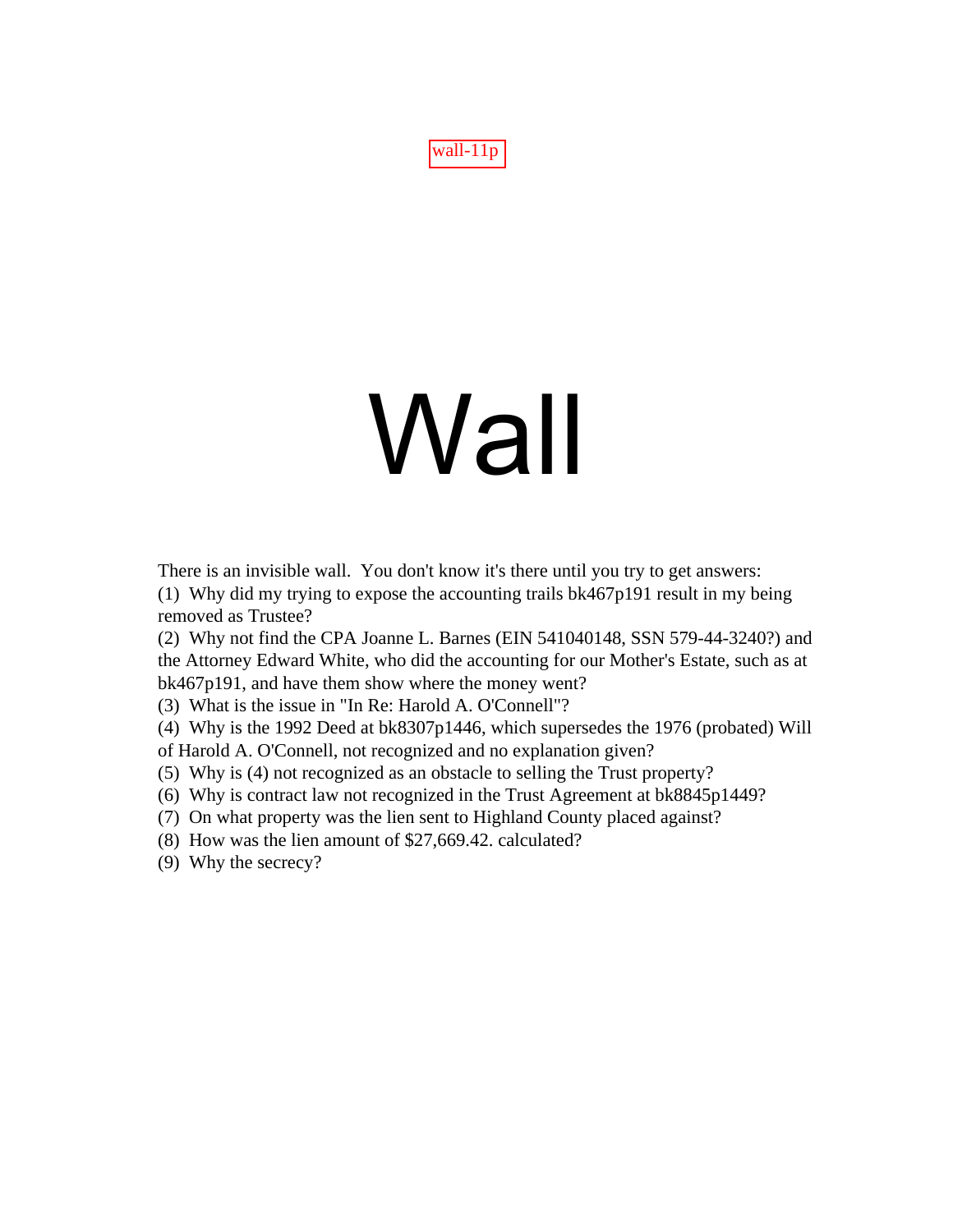November 21,2012 Anthony O'Connell, Trustee 439 South Vista del Rio Green Valley, AZ 85614 anthonymineroconnell@gmail.com (no telephone)

To the Honorable Judges of the Nineteenth Judicial Circuit Court of Fairfax County, Virginia:

The Honorable Dennis J. Smith The Honorable Marcus D. Williams The Honorable Jane Marum Roush The Honorable Johnathan C. Thacher The Honorable R. Terrence Ney The Honorable Randy I. Bellows The Honorable Charles 1. Maxfield The Honorable Bruce D. White The Honorable Robert J. Smith The Honorable David S. Schel The Honorable Jan L. Brodie The Honorable Lorraine Nordlund The Honorable Brett A. Kassabian The Honorable Michael F. Devine

Please tell me ifthe enclosed Court notice is from the Judges or ifit is from some alternative element speaking for the Court? I ask this because:

(l) The notice is confusing and lacks accountability; there is no name, no signature, no point of contact, only a telephone number and "The Judges of the Fairfax Circuit Court" in the signature line.

(2) The notice says "Case No. CL-20l2-00l3064", which matches the number on the summons and the injunction. The accusations in the summons and in the injunction are so blatantly false, and no evidence is provided to justify them, it's as ifthe law, the evidence, and accountability is not expected to be relevant.

(3) The notice says "In Re: Harold A. O'Connell" but doesn't say what the issue is. Harold A. O'Connell is our Dad who died in 1975.

It would not be prudent for me to appear in Court unless the issues are defined and the evidence for the issues can be obtained beforehand. The present structure makes me dead on arrival; this is not due process.

The best of my two bad options is to not appear in Court, even though my not appearing could be made to appear as ifI, rather than the accountants, were trying to hide something, and the terms of their summons and injunction might be approved by default.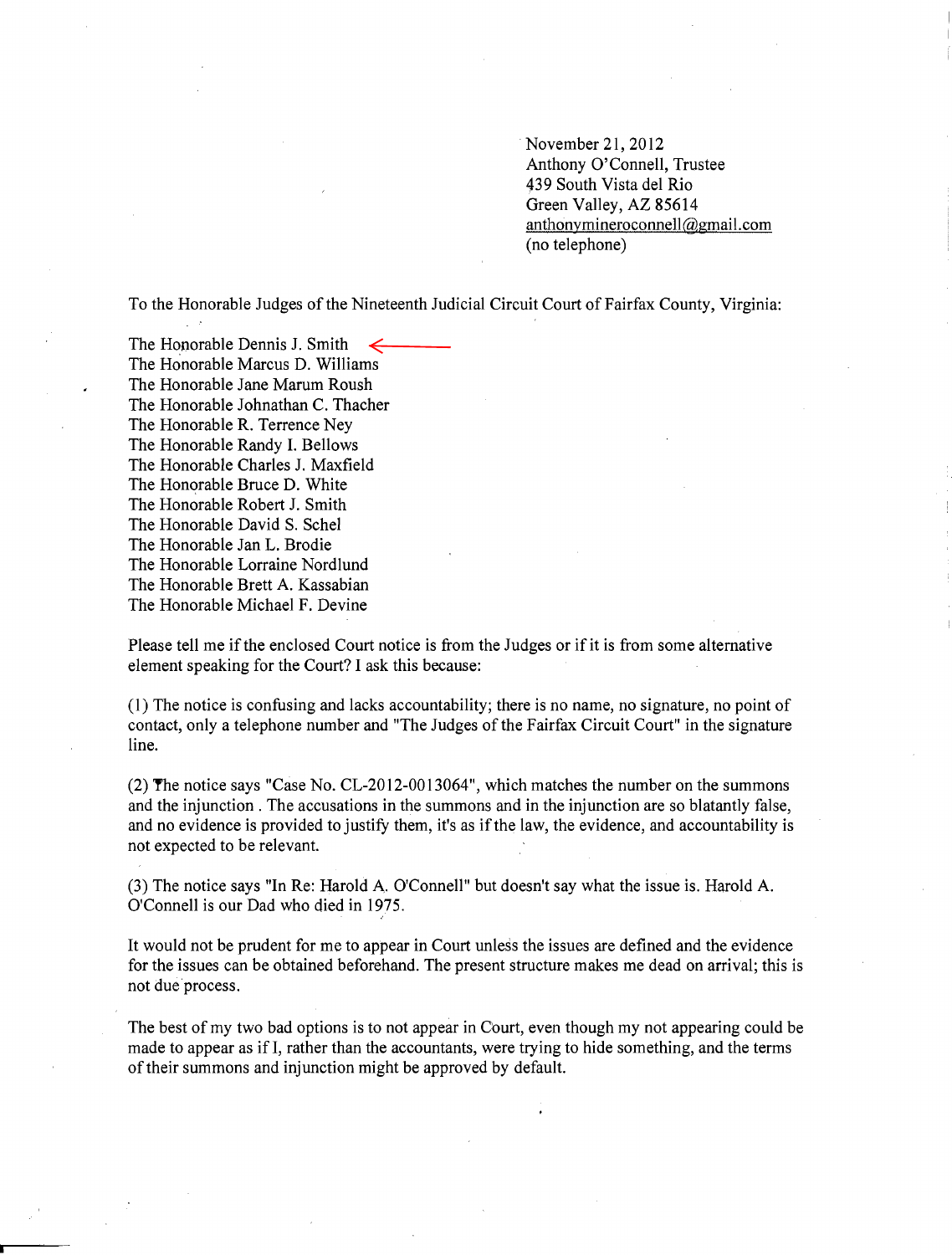Would you please put everything on hold until all of the plaintiff's issues can be identified and their evidence for their issues can be obtained? The known evidence I need before appearing in Court includes exposing the accounting trails in our Mother's estate at Bk467p191.

#### Background

This is extremely complicated and impossible to present in an understandable manner except by through websites.

The CPA Joanne Barnes and the Attorney Edward White make money disappear and cover them selves by using an innocent family member as an unwitting agent to carry out their agenda. The evidence is in exposing the accounting trails at Book467page191 in the public record. I've tried to expose Bk467p191 for twenty years and the reaction has cost me my reputation, my family, and my solvency.

Exposing Bk467p191 would be the turning point, its the law, its common sense, and the public trusts that its done. Please use your power or call in federal powers that would do it. Please ask them to (1) protect our family, (2) find out where the money went and (3) untangle the accounting entanglements holding up the sale of our remaining family real estate that we call Accotink. Accotink is in a Virginia Land Trust and I am the Trustee.

Our family needs federal protection. The first thing our family needs is to have a federal agent personally visit our innocent sister Jean Nader at 350 Fourth Avenue, New Kensington, PA 15068, and convince her that she is being used by the accountants.

The terms of the summons and the injunction are for the benefit of the accountants and not for our family; it gives them unlimited control and cover of our family's assets and makes our family appear at fault. History suggests that the reason the accountants want to replace me with innocent Jean Nader as Trustee for Accotink is because they can use her as Trustee as they used her as coexecutor in our mother's estate, to make money disappear.

Respectfully, Anthony O'Connell, Trustee rustee of Marles

#### Enclosure: Court notice

References:

http://www.alexandriavirginiaI5acres.com (Trust property in Fairfax County for sale; controlling summons, injunction, etc.)

http://www.farmI39.com (Trustee's individual property in Highland County for sale; controlling lien sent to Highland County)

http://www.canweconnectthedots.com (Comprehensive; twenty years in the making; if you want to know how the accountants work)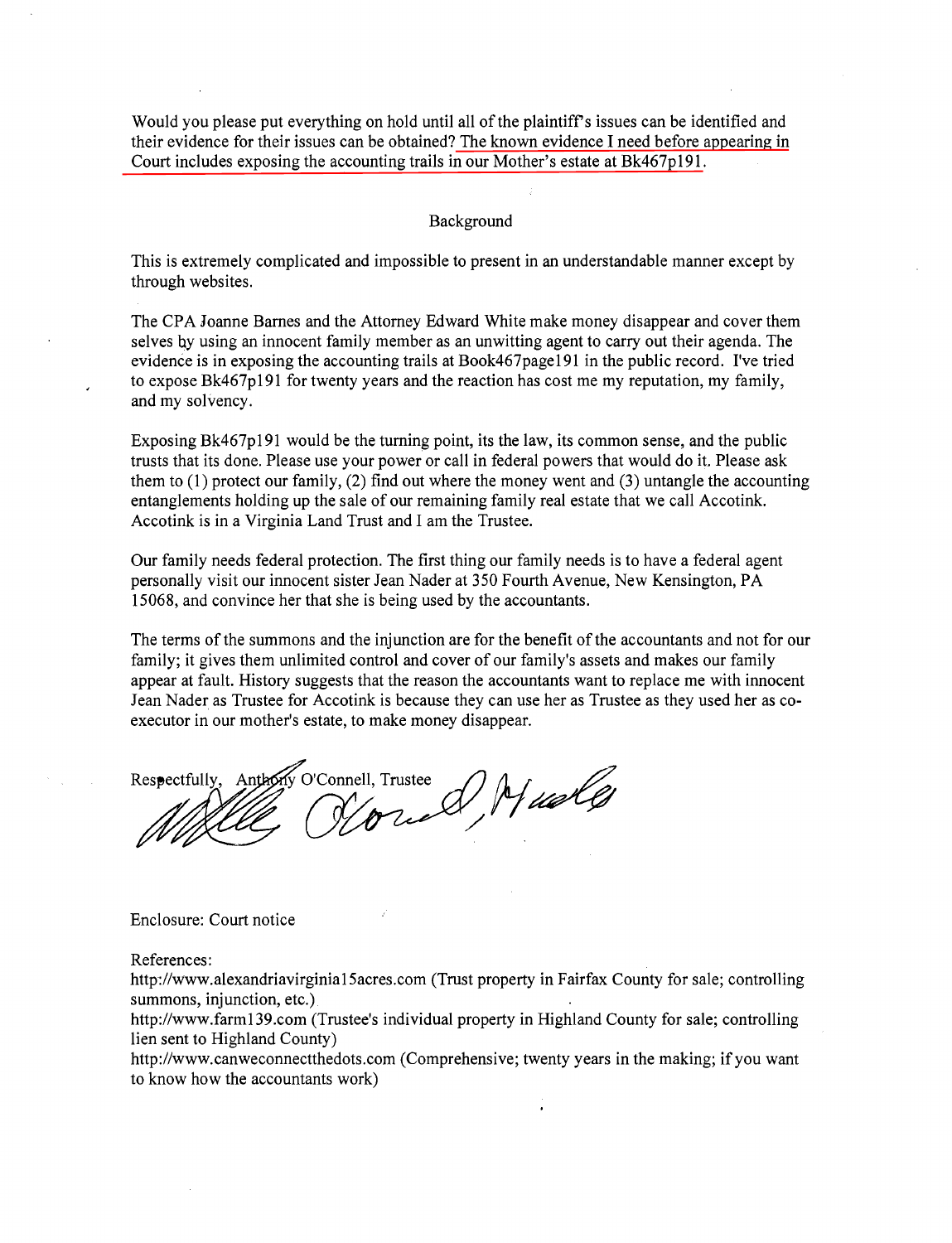

## NINETEENTH JUDICIAL CIRCUIT OF VIRGINIA

Fairfax County Courthouse 4110 Chain Bridge Road Fairfax, Virginia 22030-4009 703·246·2221 • Fax: 703·246·5496' TOO: 703-352-4139

COUNTY OF FAIRFAX CITY OF FAIRFAX BARNARD F. JENNINGS THOMASA. FORTKORT RICHARD J. JAMBORSKY JACK B. STEVENS J. HOWE BROWN F. BRUCE BACH M. LANGHORNE KEITH ARTHUR B. VIEREGG KATHLEEN H. MACKAY ROBERT W. WOOLDRIDGE, JR. MICHAEL P. MoWEENY GAYlORD l. FINCH, JR. STANLEY P. KLEIN LESliE M. AlDEN **RETIRED JUDGES** 

DENNIS J. SMITH, CHIEF JUDGE MARCUS D. WILLIAMS JANE MARUM ROUSH JONATHAN C. THACHER R. TERRENCE NEY RANDY I. BELLOWS CHARLES J. MAXFIELD BRUCE D. WHITE ROBERT J. SMITH DAVID S. SCHELL JAN l. BRODIE LORRAINE NORDLUND BRETT A. KASSABIAN MICHAEl F. DEVINE 'JUDGES

November27, 2012

Anthony O'Connell, Trustee 439 South Vista Del Rio Green Valley, AZ 85614

RE: In Re: Harold A O'Connell, CL-2012-13064

What is the issue in "In Re: Harold A. O'Connell"?

Dear Mr. O'Connell:

I have received your letter regarding the Notice of Scheduling Conference you received in case CL 2012 -0013064. This is indeed a valid notice from our court provided so that you would be aware of a Scheduling Conference at which we will, if appropriate, set a trial date and enter a scheduling order in accordance with the Uniform Pretrial Scheduling Order adopted by the Supreme Court of Virginia. No evidence will be taken at that time as this is only a hearing to establish the schedule for the orderly processing of the case.

As for accountability for the notice, it clearly indicates that it is sent by the judges of the circuit court and provides you with a phone number at which you can contact our case management staff with regard to the Scheduling Conference. We would not send out a notice indicating that you can contact the judges directly as such contact is inappropriate.

#### What is the issue in "In Re: Harold A. O'Connell"?

Your letter also indicates that you do not know what issues are raised in the case but our records indicate that you have responded to the Complaint which sets out the Plaintiff's allegations and prayer for relief so I therefore assume that you are acquainted with the issues which have been raised. As to whether the Plaintiff's allegations are true or merit relief, these issues will not be dealt with at the December 4,2012 Scheduling Conference but are instead decided in the course of later proceedings or after a trial at which each side has had an opportunity to present evidence in the form of documents or testimony and make arguments as to the proper disposition of the issues.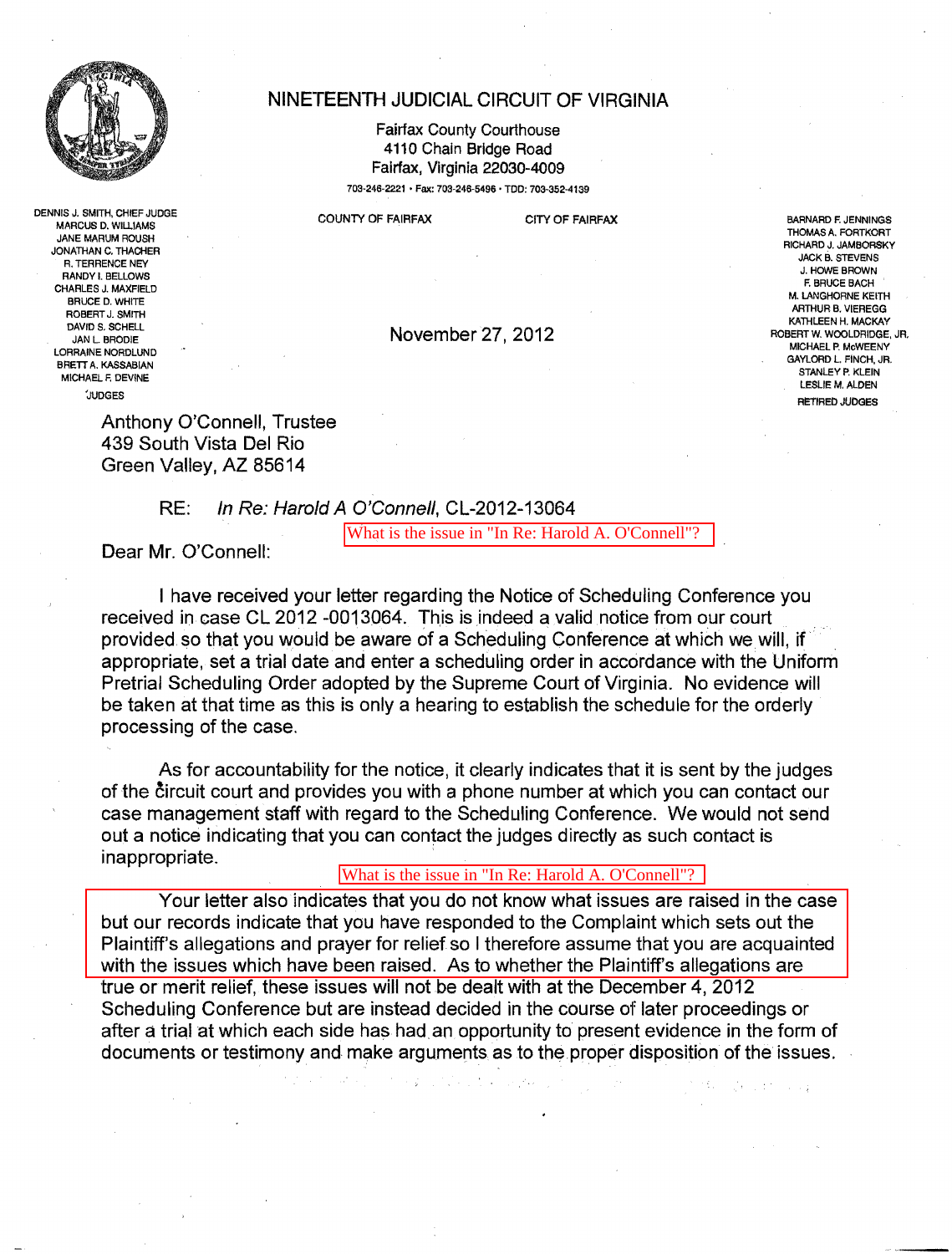You also request that our court take certain actions, but please note that Judges take actions based upon pleadings which are properly filed, and even then, only after each interested party has had an opportunity to respond and be heard on the request. Sending a letter to a judge is not filing a pleading in a case as pleadings are properly filed with the Clerk of Court. Additionally, copies of anything sent to the Court for filing must be provided to all other interested parties. As your letter does not indicate copies were sent to the other parties I will provide them with a copy of your letter and this response.

Finally, with regard to your participation in the Scheduling Conference at 8:30 a.m. on December 4,2012, this is a civil case and it is your choice as to whether you participate in this administrative hearing or any further hearings. If you do not appear, the Court will proceed to establish scheduling without your input. We will, however, send you a copy of any Order that is entered at that hearing.

Sincerely Yours, Definition J. Smith

Cc: Jean Mary O'Connell Nader Anthony Miner O'Connell Sheila A. O'Connell Elizabeth Chichester Morrogh, Esquire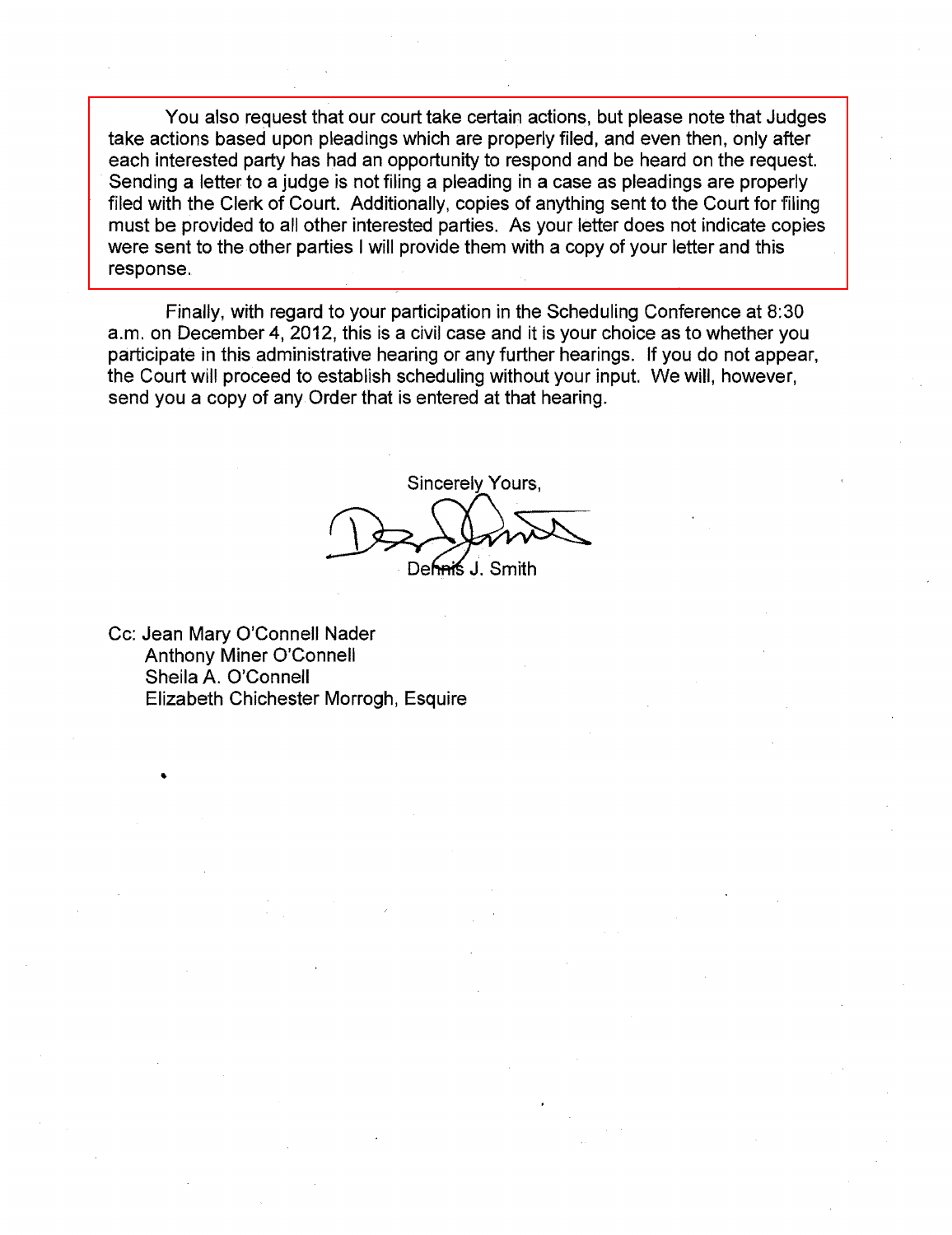

**Anthony OConnell <anthonymineroconnell@gmail.com>**

# **RE: Lien for \$27,699 for back taxes on a property in Fairfax County that was sent to Highland County and then it's trail disappeared; tax map # 090-4-01-0017**

1 message

**Greenlief, Kevin C.** <Kevin.Greenlief@fairfaxcounty.gov> Thu, Jan 9, 2014 at 4:32 PM To: Anthony OConnell <anthonymineroconnell@gmail.com> Cc: Elizabeth Chichester Morrogh <br/>bvmorrogh@bklawva.com>, John Rife <john@taxva.com>

Dear Mr. O'Connell,

On a daily basis you continue to send these emails. As you know, we have repeatedly answered your inquiries numerous times. One such response from our collection attorney, John Rife, dated August 23, 2012 is attached for reference. Since that time this matter has come under the jurisdiction of the Fairfax County Circuit Court (see attached order dated October 5, 2012) and all delinquent real estate taxes on the 15 acres located in Fairfax County at tax map # 090-4-01-0017 have since then been paid.

Accordingly, and with all due respect, at this point we are treating your continuing emails as spam and no further response will be forthcoming.

Sincerely,

Need answers not character assassinations

(1) On what property was the lien sent to Highland County placed against?

(2) How was the lien amount of \$27,669.42. calculated?

(3) Why the secrecy?

Kevin C. Greenlief, Director

Department of Tax Administration

Fairfax County, Virginia

**From:** Anthony OConnell [mailto:[anthonymineroconnell@gmail.com](mailto:anthonymineroconnell@gmail.com)]

**Sent:** Thursday, January 09, 2014 9:27 AM

**To:** Greenlief, Kevin C.; [darlene.crummett@highlandcounty.gov](mailto:darlene.crummett@highlandcounty.gov); Commonwealth Attorney Melissa Ann Dowd; Sheriff Timothy J. Duff; Vernon D. Wooddell, CEO

**Subject:** Lien for \$27,699 for back taxes on a property in Fairfax County that was sent to Highland County and then it's trail disappeared.

Dear Fairfax County Director of Tax Administration Kevin Greenlief, Highland County Commissioner of Revenue Darlene Crummett, Highland County Commonwealth Attorney Melissa Ann Dowd, Highland County Sheriff Timothy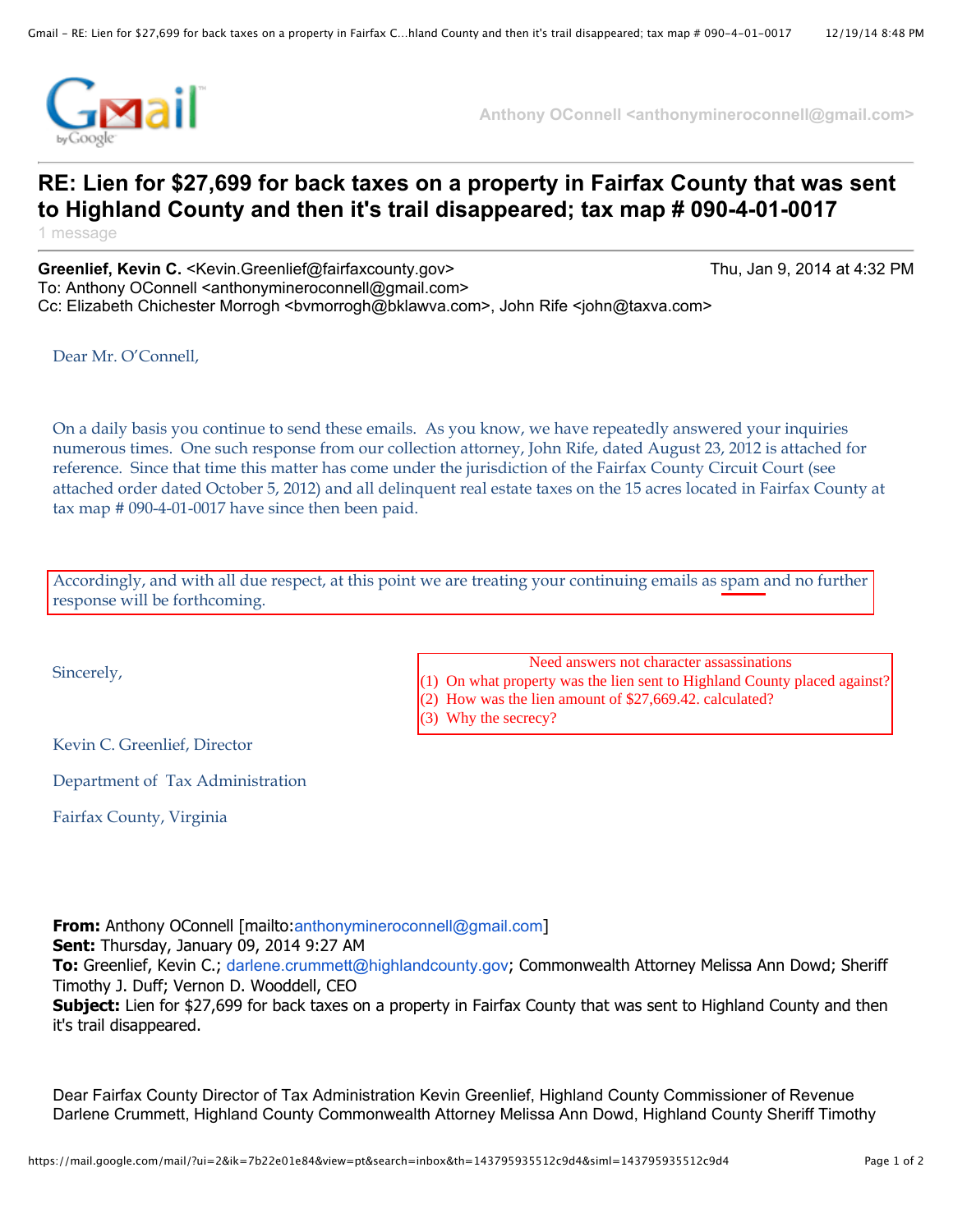Duff, and CEO of First and Citizen Bank Vernon D. Wooddell:

Please tell me what property this \$27,699 lien is against. Please see the attachment "where4p".

This lien is for back taxes for a Trust property in Fairfax County (parcel 0904 01 0017) but it was sent to Highland County and then it's trail disappeared.

Thank you.

Anthony M. O'Connell, Trustee

| 3 attachments                |  |
|------------------------------|--|
| where4p.pdf<br>$354K$        |  |
| $\mathbb{Z}$ Scan.pdf<br>56K |  |
| noname.eml<br>8K             |  |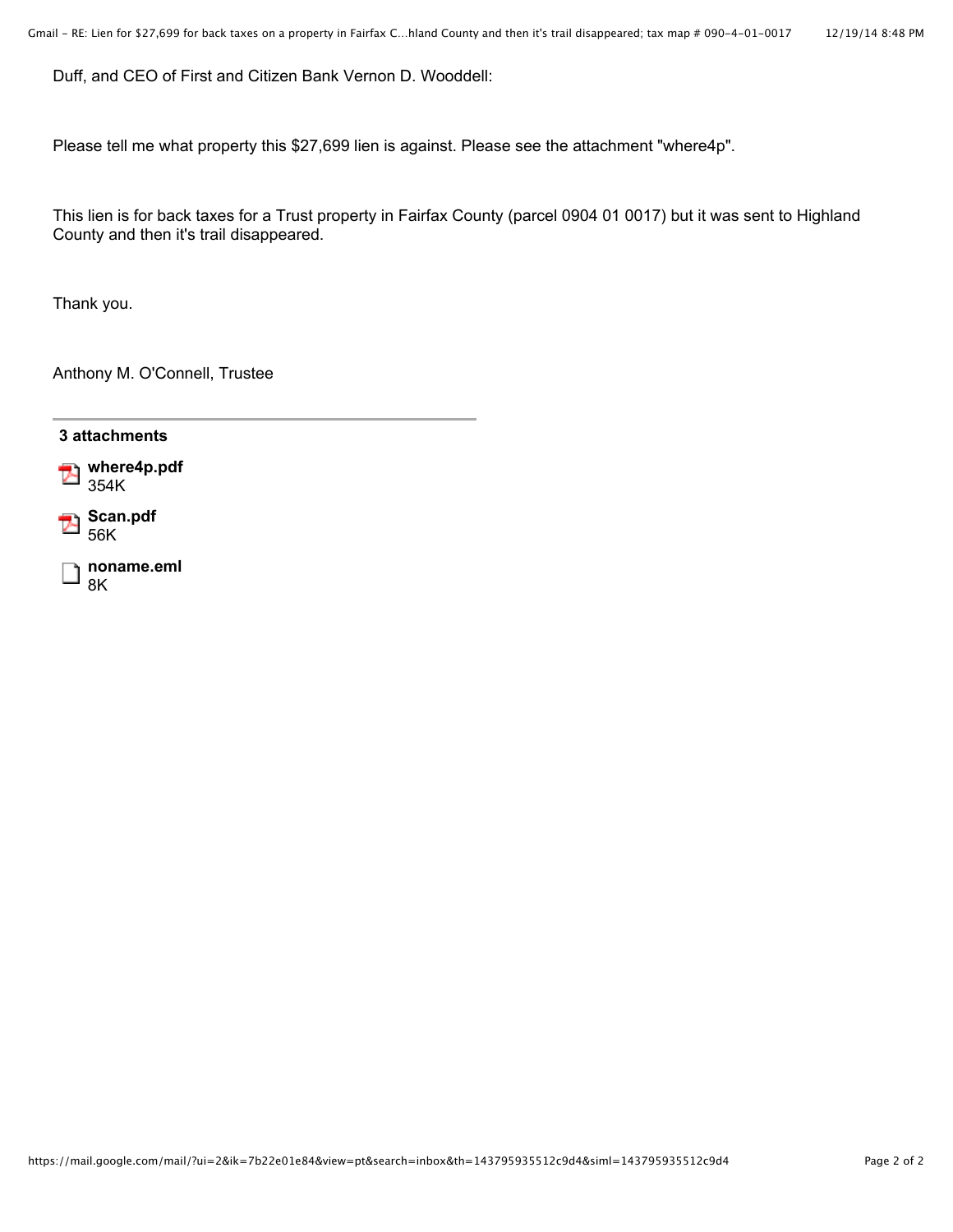

**Anthony OConnell <anthonymineroconnell@gmail.com>**

## **Automated Response to Repeated Inquiry Concerning Cancelled (no longer in force) Bank Lien for previously delinquent real estate taxes on Fairfax County Parcel, #090--4-01-0017**

1 message

Greenlief, Kevin C. <Kevin.Greenlief@fairfaxcounty.gov>
Thu, Feb 6, 2014 at 3:53 PM To: Anthony OConnell <anthonymineroconnell@gmail.com>

Dear Mr. O'Connell,

As you know, I previously answered your question multiple times. There is no entanglement. There is no secrecy. The bank lien was only for delinquent real estate taxes on the parcel in Fairfax County (15 acres located in Fairfax County at tax map # 090-4-01-0017). The bank lien was released long ago. The delinquent taxes were paid prior to 2014. This issue is closed. The Fairfax County property is currently under the jurisdiction of the Fairfax County Circuit Court. This issue has nothing to do with any property outside of Fairfax County. No further communication is warranted in this matter.

Sincerely,

Kevin C. Greenlief, Director Department of Tax Administration

 Need answers not character assassinations (1) On what property was the lien sent to Highland County placed against? (2) How was the lien amount of \$27,669.42. calculated? (3) Why the secrecy?

**From:** Anthony OConnell [mailto:[anthonymineroconnell@gmail.com](mailto:anthonymineroconnell@gmail.com)] **Sent:** Thursday, February 06, 2014 8:33 AM **To:** Greenlief, Kevin C.; Sheriff Timothy J. Duff; [darlene.crummett@highlandcounty.gov](mailto:darlene.crummett@highlandcounty.gov); Commonwealth Attorney Melissa Ann Dowd; Vernon D. Wooddell, CEO; Creigh Deeds **Subject:** What property is the \$27,669 lien against?

Dear

Fairfax County Director of Tax Administration Kevin Greenlief, Highland County Commissioner of Revenue Darlene Crummett, Highland County Commonwealth Attorney Melissa Ann Dowd, Highland County Sheriff Timothy Duff, CEO of First and Citizen Bank Vernon D. Wooddell, and State Senator Creigh Deeds:

Again, I ask you to please tell me what property this \$27,669 lien is against. Please see the attachment "HighlandCourt10p".

This lien is for back taxes for a Trust property in Fairfax County (parcel 0904 01 0017) but it was sent to Highland County and then it's trail disappeared. Is it against the property described in the Highland County Court records at book 87 page 240? If so, is this being concealed? If so, why?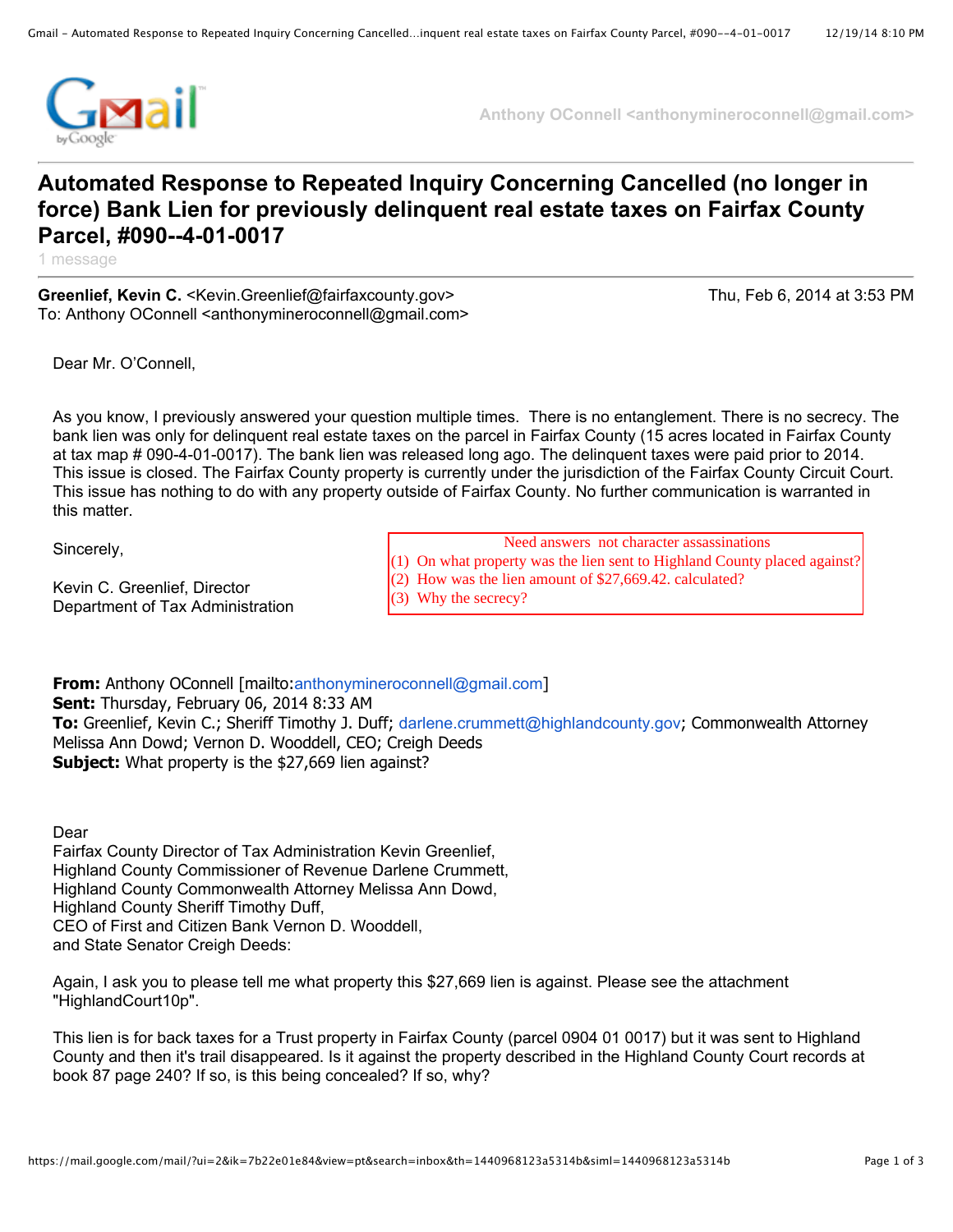This lien entangles both properties, the Trust property in Fairfax County, and what ever it may be in Highland County, because of the secrecy. Those in control of this entangling lien control the people and assets that are entangled. History suggests that it would not be prudent, but that it would be foolhardy and really stupid, to try to sell either property until the secrecy surrounding this lien is removed. The secrecy obstructs the selling of both properties.

I don't understand why neither Fairfax County nor Highland County knows what property this lien is against. I appreciate Director Kevin Greenlief responding but I don't understand his responses:

"Dear Mr. O'Connell,

I previously responded on January 9th and several times prior to that. There is no entanglement. There is no secrecy. The bank lien was for delinquent taxes on the parcel in Fairfax County. The bank lien was released long ago. The delinquent taxes have been paid. This issue is closed. The Fairfax County property is currently under the jurisdiction of the Fairfax County Circuit Court. This issue has nothing to do with any property outside of Fairfax County. No further communication is warranted in this matter. Sincerely, Kevin C. Greenlief, Director

Department of Tax Administration Fairfax County, Virginia" (From Director Greenlief's February 4, 2014, email to Anthony O'Connell. Please see the attachment "HighlandCourt10p")

"Dear Mr. O'Connell,

On a daily basis you continue to send these emails. As you know, we have repeatedly answered your inquiries numerous times. One such response from our collection attorney, John Rife, dated August 23, 2012 is attached for reference. Since that time this matter has come under the jurisdiction of the Fairfax County Circuit Court (see attached order dated October 5, 2012) and all delinquent real estate taxes on the 15 acres located in Fairfax County at tax map # 090-4-01-0017 have since then been paid. Accordingly, and with all due respect, at this point we are treating your continuing emails as spam and no further response will be forthcoming. Sincerely, Kevin C. Greenlief, Director Department of Tax Administration

Fairfax County, Virginia" (From Director Greenlief's January 9, 2014, email to Anthony O'Connell. Please see the attachment "HighlandCourt10p")

The question is: "What property is the \$27,669 lien against?". Director Greenlief does not answer this question. What is the lien's document trail after it was sent to Highland County? If it doesn't exist now, what is the document trail that shows that?

I don't understand why neither Fairfax County nor Highland County knows what property this lien is against.

Sincerely, Anthony M. O'Connell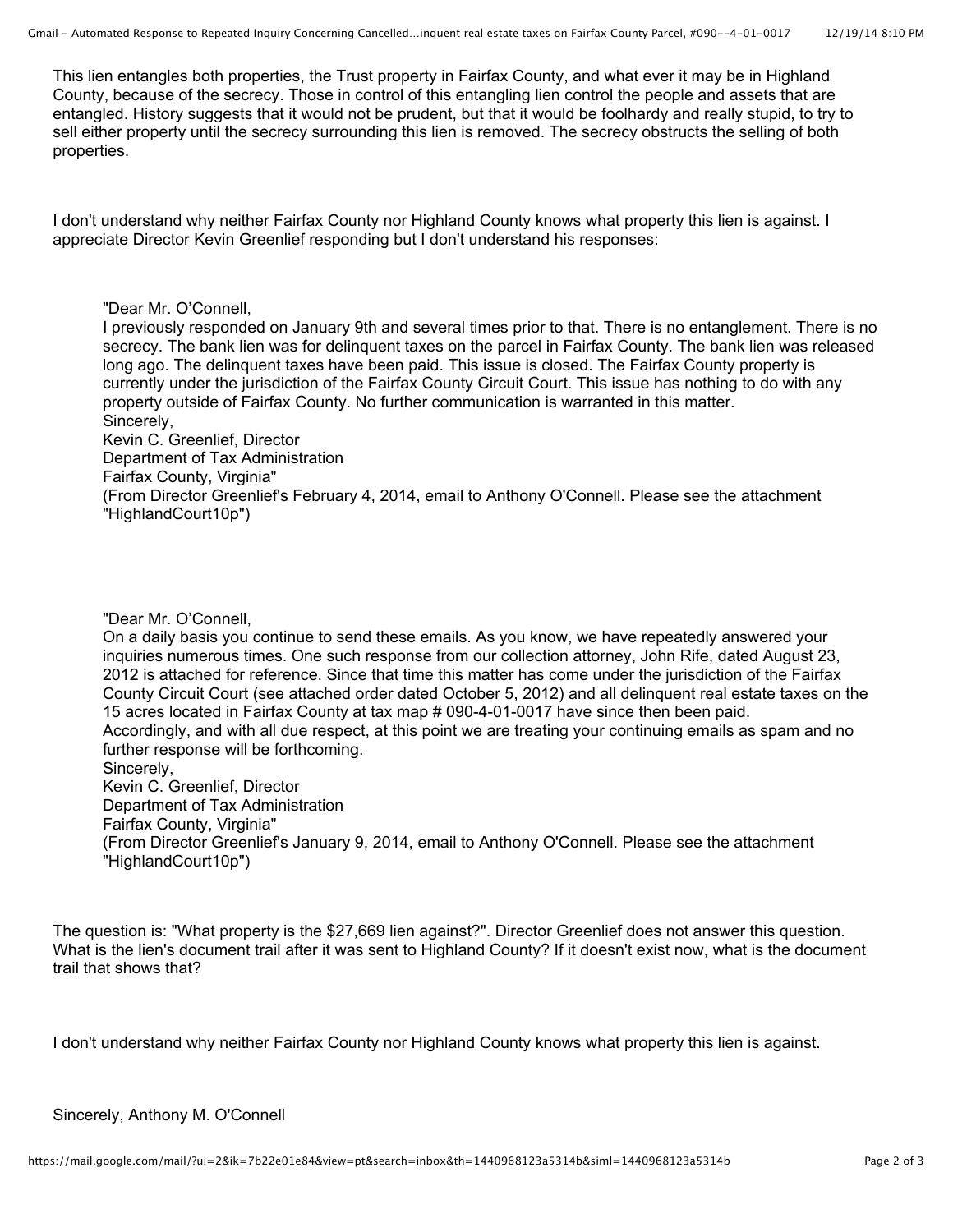Gmail - Automated Response to Repeated Inquiry Concerning Cancelled…inquent real estate taxes on Fairfax County Parcel, #090--4-01-0017 12/19/14 8:10 PM